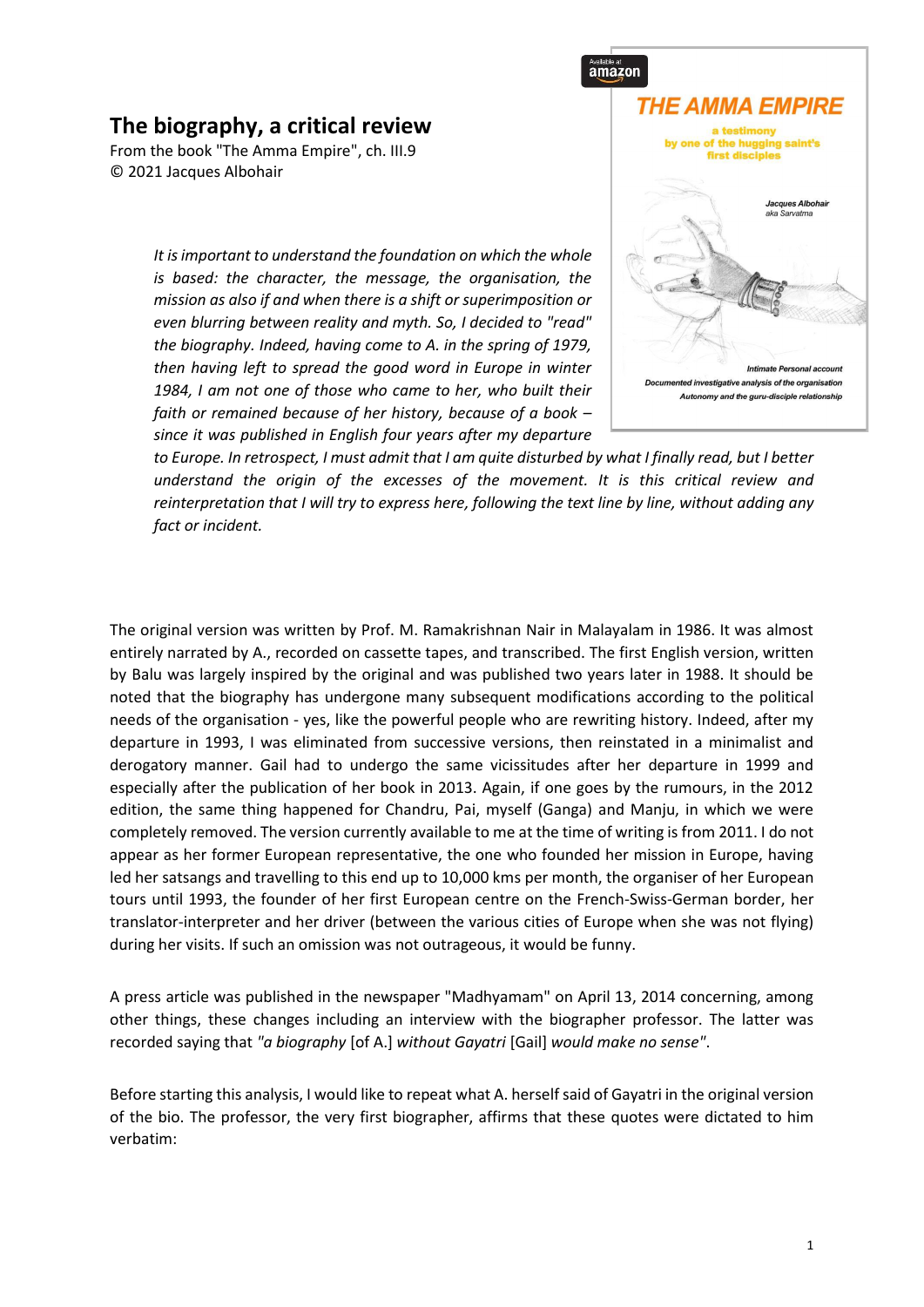- *"A. predicted* [to Chandru] *that the person who was going to take care of her was in Tiruvannamalai."*
- *"Gayatri asked A. for permission to live with her. A. replied that we will die together."*
- *"A person like Gayatri comes only once in a millennium. She does not need to meditate. She will achieve her* [spiritual] *goal."*
- *"She is a perfect sannyāsini (nun)".*
- *"Her mind is always fixed on A.. Gayatri knows what A. is thinking."*
- *"A. has 1000 tongues to speak of Gayatri" (translation: has nothing but praise).*

From the outset, let us say it bluntly, this biography is a frightening concentrate of indigestible bigotry in which the use of exaggeration, emphasis, excess, and overkill not only makes the story difficult to read, but I would also like to say, almost hard to swallow. The biographer inexorably hammers a narrative at the cost of consistency. But as we will see, thanks to the cocktail of belief and devotion, anything is possible. Starting with the preface, the author warns that the great master, the mystic was born in full consciousness. On this basis, there is nothing more to read, except to be convinced of it again and again. The preface specifies straight away that *"Having undergone or displayed (we know not which) rigorous sadhana (spiritual discipline)"* (…) *"without the guidance of a Guru"*, (…) *"at the age of 21, she outwardly manifested her state of God-Realisation"*.

For those who come to the ashram today, to imagine what the fishing village was like in 1978 and before, will require an insurmountable effort of imagination, as it has become so invaded and spoiled by buildings and high-rise apartment blocks. Let us just say that it was often dark (under the dense foliage of the coconut grove), filthy and miserable. The houses, when they were solid, were primitive: they were basically constituted of bare walls and a tiled roof without ceiling or insulation. The poor lived in huts of woven palm leaves. The non-constructed footpaths were narrow and muddy. The author, for his part (and here I am referring now to the English version), describes the village as having sanctity and greatness. He refers to a legend which he recounts over four pages and ends by saying: *"Is it a wonder then that this sacred place has again become centre stage for a divine drama?"*

He presents the family as pious, devout, and righteous and indicates that many pious souls and exemplary devotees of God were born in this family. To show how pious A.'s father was, he specifies that, because of his identification with god, he once fainted on stage during a theatrical performance of Kṛiṣhṇa. The mother is also bestowed with her title of nobility: the locals called her the *brahmana lady* because she was so pious. It also appears that when she broke her regular fasts, the coconut trees dropped nuts so she could quench her thirst. Magical! In true Bollywood kitsch style, he has a random monk arriving and leaving the premises in a rapturous laughter, predicting that many monks will achieve liberation in this place which will become a holy place, that many ascetics (it must have been in subtle forms?) are already meditating there, and many Mahatmas have been buried there. I know of nothing to corroborate this claim.

The scene being set, the child could make her appearance. The parents had visions during the pregnancy of her mother, who, moreover, dreamed that she was going to give birth to Kṛiṣhṇa. Sudhamani was therefore born dark grey-blue (like Kṛiṣhṇa, the colour of clouds before the storm), which was surprising given the light skin colour of the rest of the family. They believed it was an illness and were advised not to wash her for six months. Uh…, is there a doctor on board? Can you imagine a baby unwashed for 180 days? (Kṛiṣhṇa or disease? Obviously, they were not sure, and this doubt will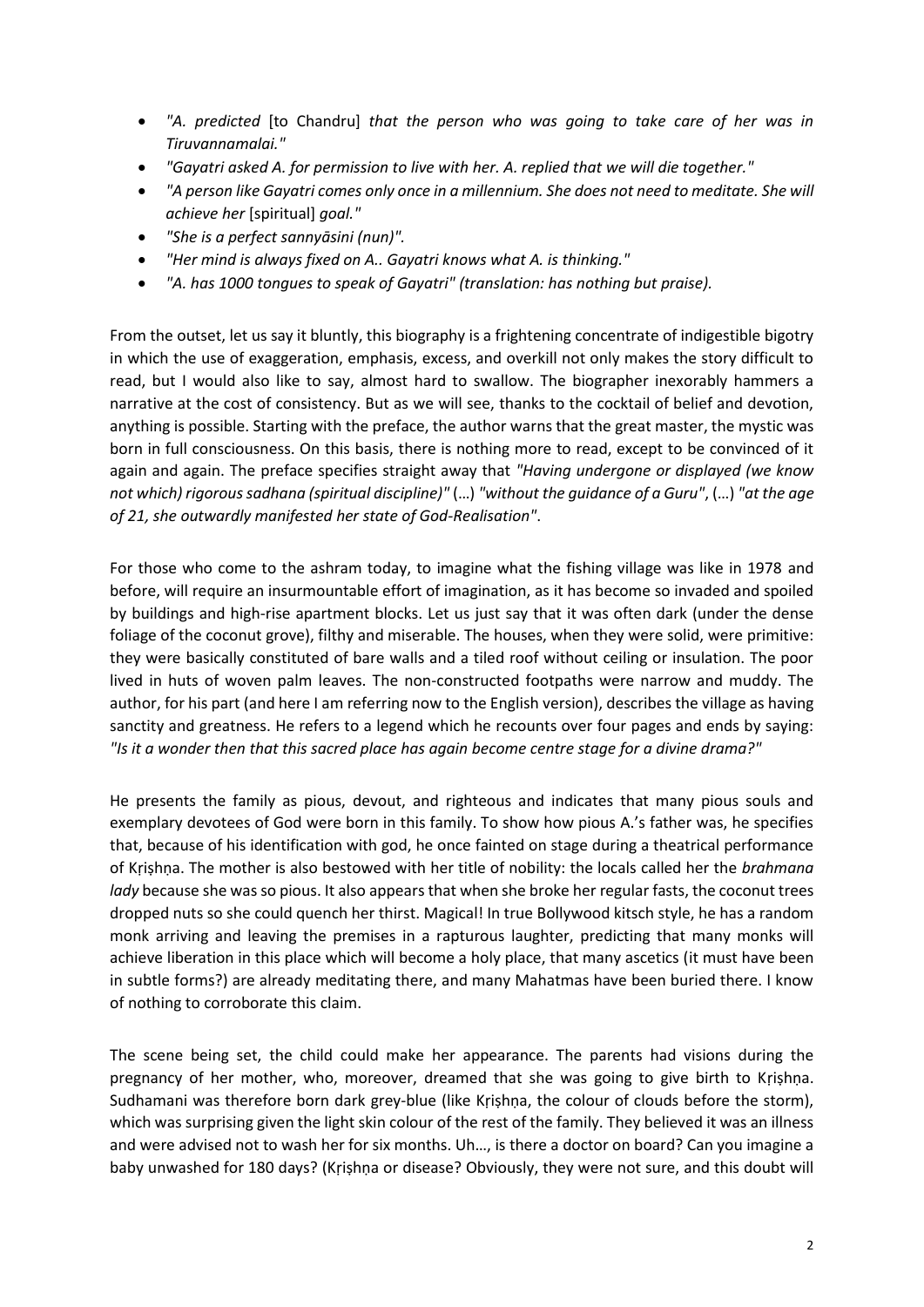punctuate the story throughout.) In short, the parents felt only aversion for this child whom they neglected, because of her skin colour. Thus, pious and righteous, perhaps, but not particularly clever or empathetic. Never mind, Sudhamani began to walk from one day to the next at six months of age, without going through the awkward learning process of ordinary people and began to speak at the same time. At two she recited prayers, at four she sang, and at five, with such devotional fervour for the god Kṛiṣhṇa that she was often absorbed and absent. First suspicions of psychological disorders on the part of the parents who, let us remember, neglected the child for whom they felt only aversion. In the process, to make room in the house, they built a small room along the cowshed, and put her up there. Great move for a six-year-old girl one does not like, who is disconnecting herself and that one is already losing. Her mother and older brother are against her because of her eccentric behaviour. Moreover, at seven, her mental absences are more frequent and more intense. One day, her mother sees her dancing "in bliss" but finds that she could benefit from dance lessons. She got it all. The biographer makes her swim in the Ocean of Pure Love and Bliss, all in capital letters. However, this is not the opinion of the villagers who notice that she is constantly in tears.

Her father, relentless inseminator, continued to impregnate his wife when she was already in very poor condition. Indeed, after six children, she was no longer able to take care of the household, yet he inflicted seven more on her. Thirteen pregnancies in all including five deaths. After Sudhamani, who was the third oldest child alive, she had five more pregnancies of which all children survived. It is important to specify this for the context which will follow. Pious and fair from head to toe, the fellow. As a result, all the household chores fell to Sudhamani, supposedly considered the "family servant". Seen how she was treated – as long as the facts related are true  $-1$  would find "slave" more appropriate. The kid had to interrupt her education when she was ten years old, after the fourth grade, because she was working from 3 a.m. to 11 p.m. At that age, four hours of sleep when you have exhausted yourself at work the remaining twenty hours, is criminally insufficient: developing healthily, physically, emotionally, and psychically under such conditions is simply impossible, with or without god. Even disabled by her bad health, her mother still had enough energy to viciously bully her. She terrorised and punished her for the smallest mistakes, chastised and tortured her mercilessly (verbatim) – remember, pious and righteous. That her daughter was stealing to feed the needy made her furious. But the worst was that dark complexion: insurmountable and the foundation of her aversion. As a result, Sudhamani said to her: *"I am not your daughter! I must be your daughter-in-law!"*, at ten years old… In fact, the child began to consider the ocean as her real mother and took refuge in madness, sorry, devotion. We learn that in such devotion her mind *"soared to the heights of divinity."* Personally, I do not know what that means, but the biographer seems to know his way around such states. Unfortunately, belief, in principle, does not recognise a limit beyond which the improbable and the unreasonable begins, so for devotees who are convinced in advance, anything is possible.

Then Sudhamani went to work for her aunt for several years. As a result, her mother, the ailing great torturer, had to fend for herself and, obviously, she managed on her own. But somehow that did not make the biographer wonder. When her aunt beats her, Sudhamani is not affected because, having known nothing else, she considers this to be normal behaviour. On the other hand, her vision of the world is naturally particularly negative: *"This world is full of sorrow and suffering. Selfishness reigns supreme. People seek only their own happiness and pleasure"*. This became the foundation of the philosophy of rejection of the world which she later formulated. Meanwhile, when she is not singing, or suffering the agony of separation from her god Kṛiṣhṇa, at least twice per page, she cries, sobs, shouts, and calls her Lord. After four years, she is tired of being the abused servant at her aunt's house and, at sixteen, she returns to her mother's to recover her status as persecuted slave. While it would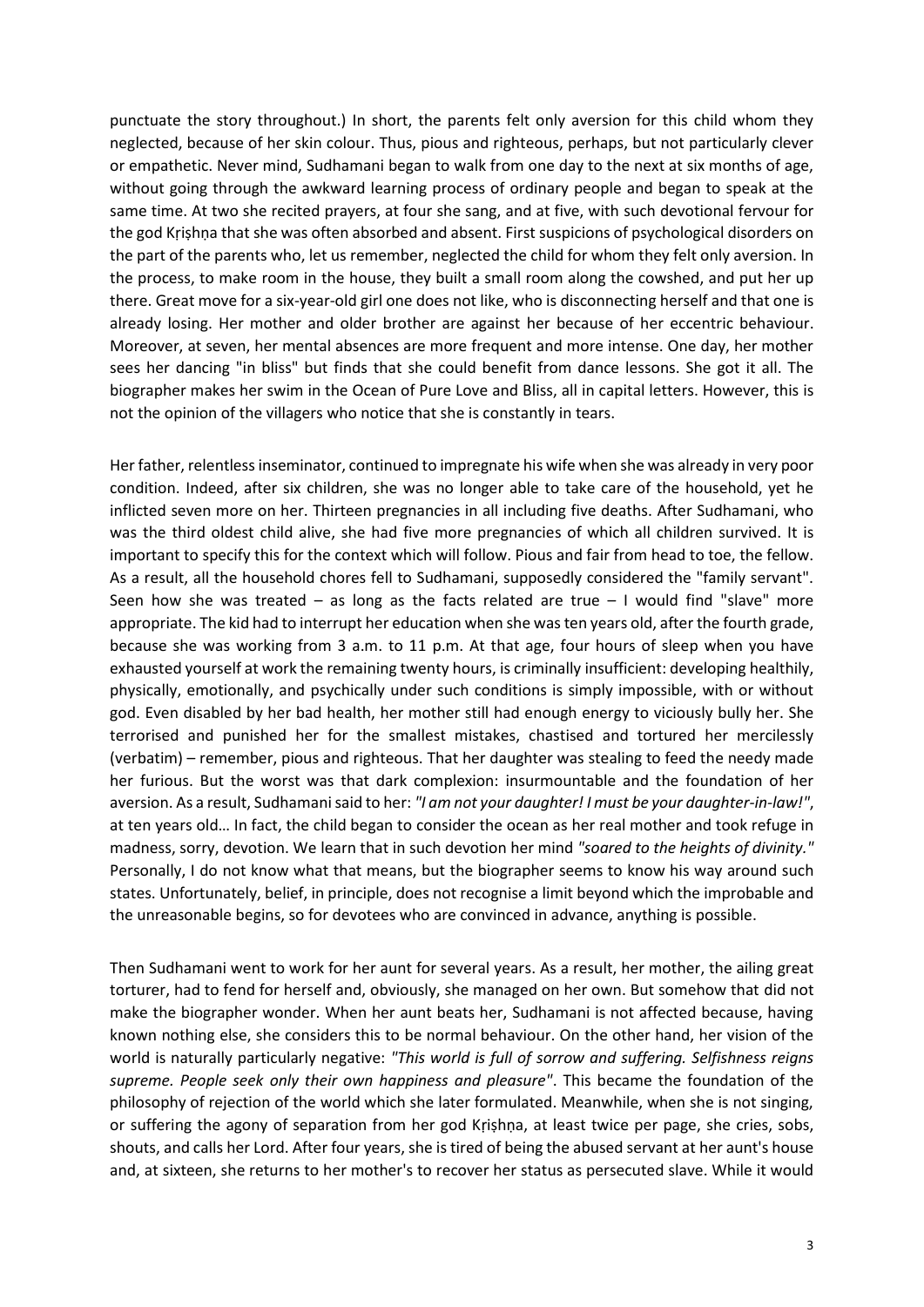seem impossible, but her mother had become even more angry and cruel. Charming random example: she was spying on her daughter, and if she caught her chatting with neighbouring girls when she was cutting grass, she would wait for her return and *"hit her with the wooden pestle used for pounding rice"* (imagine a baseball bat, bigger and heavier). When she could not beat her, as she sometimes also did with the machete used to open coconuts (uh…, machete?), she would kick her, and when her daughter dodged her and grabbed her hands, she would bite her – behaviour which Sudhamani will repeat later with Gail, her attendant. All this punctuated by vulgar abuse and death curses (verbatim) – pious and righteous as always, thus. Never mind, the author finds excuses and explains the mother's behaviour by specifying the nature of her devotion: ignorant and formal. For her part, Sudhamani specifies that she considered her mother as her guru. For someone who has not had any (other) guru, it makes one seriously wonder: this child, persecuted and tortured in a despicable and criminal way, had as her only guru this violent, cruel, hysterical, and torturing mother, who disowned her and cursed her because of her skin colour… Sudhamani herself says that her mother taught her *"diligence, devotion and discipline"*. Neither she nor her biographer see the inconsistency. She describes a mother who neglects, rejects, and persecutes her child for the colour of her skin as diligent, devoted and disciplined, while her biographer describes her devotion as ignorant and formal. In any case, this recognition of Sudhamani for the qualities of her unique "guru" cannot bode well for her future role as guru and the fate of her future disciples. The child said [pretended], *"I have never seen my real father and mother"*. In the village, again because of her colour, they joked that she must have been *"purchased in exchange for some paddy husk"* (meaning, she was worth nothing, neglected and ignored).

Her elder brother, Subhagan, a worthy son of his mother, also mistreated her and frequently beat her under futile pretexts. When she visited the neighbours' houses, she realised how much the elders were abandoned and neglected and convinced herself of the transience and the fundamental selfishness of human relationships. When she stole a gold bangle to feed a family on the brink of famine, her father tied her to a tree and beat her bloody. Along with his wife and eldest son, he too could boast of maintaining the dishonour of this unspeakable family. It is easy to understand why the biographer indicates that she was increasingly losing touch with reality, becoming more and more disconnected. The mere thought of Rādhā (Kṛiṣhṇa's companion) carried her into ecstasy. On the one hand she reminisced her favourite gods, on the other she identified with them. It became more and more difficult for her to attend her chores, as her lips constantly whispered their sacred names. Her parents forbade her to sing and pray at night after her work and considered her more and more crazy. She never confided in an adult. Finding no validation from them, she turned to the animals and nature and began to talk to them.

She fought with her mother to obtain permission to take sewing lessons at the local parish and managed to follow classes for three years. She would go to the adjacent cemetery to practice embroidery and enjoy the company of the deceased. When she meditated there, she went into ecstasy, just as when she heard the stories of Kṛiṣhṇa. She would not sleep and spent her nights crying and sobbing. Her parents tried to marry her several times, but she vigorously opposed it, once even promising that if they got their way, she would kill her husband and return home, which caused her to be even more mistreated. Finding this situation unbearable, she decided to commit suicide by throwing herself in the sea. They were convinced that she had psychological problems. On the rare occasions when she received a colourful garment or wore her sister's silk jacket, they burned them, not without insulting her. As a result, she decided to dress only in old, worn-out, and discarded clothes.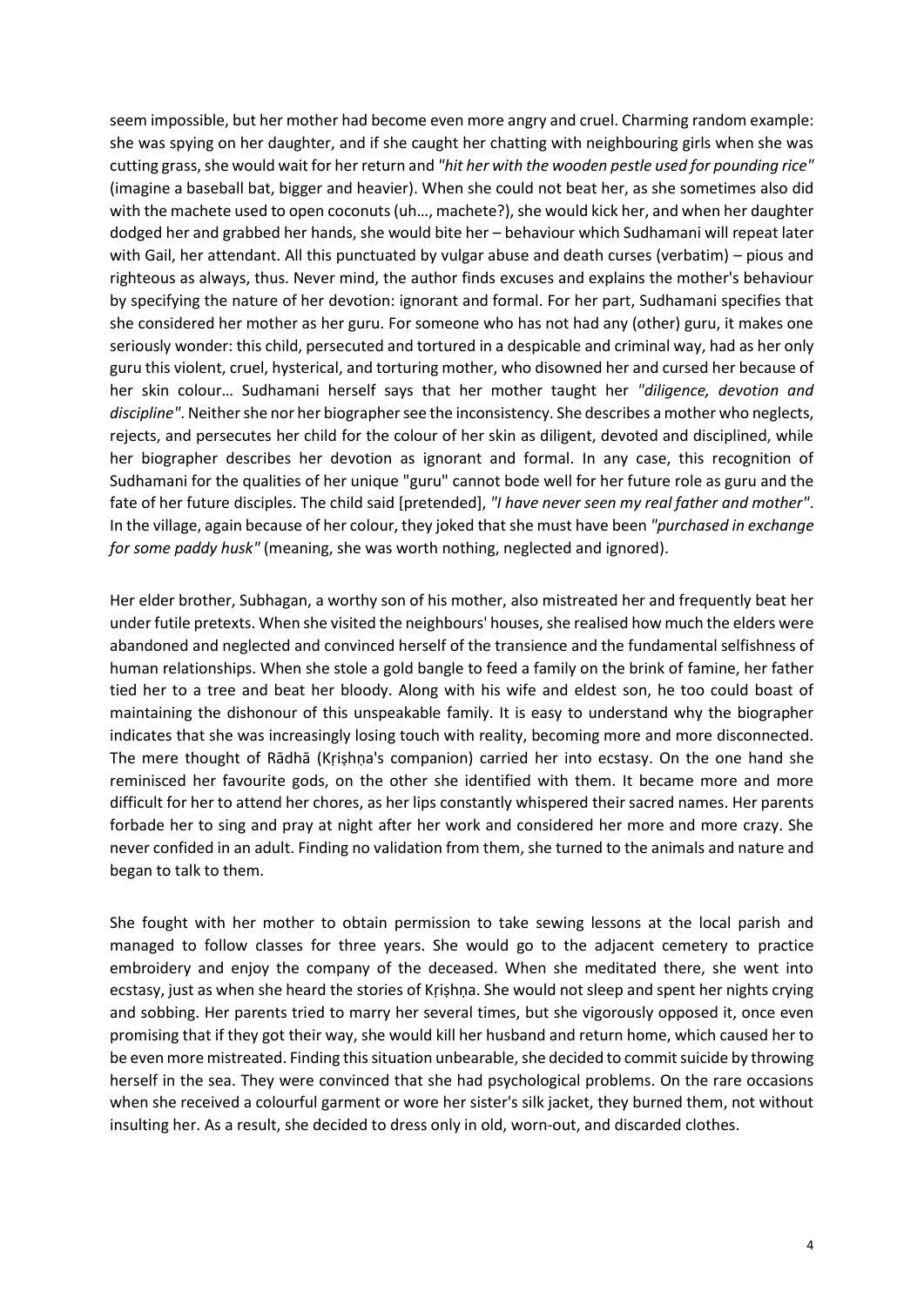If we are to believe the narrative, it is clear that having suffered continuously since such a tender age, without love, without affection, without validation, by being constantly exploited, abused, beaten, terrorised, insulted and cursed from her youngest age, as she grew older, she built her own world of references and validations, while totally rejecting that of adults. Thus, she turned towards Kṛiṣhṇa and her devotion took the place of natural and healthy human love. She did not come out unscathed, as we will see later, which is not surprising. Such systematic and prolonged ill-treatment from an early age could only give way to one or more forms of psychosis. Now the biographer does everything to present these imbalances and deep psychic fractures as spiritual evolution, mystical ascension, and holy madness. Several times he speaks of *mental aberrations*. This is probably a textual translation from Malayalam because such a concept is unknown. He writes that she was *"a lonely traveller in her own world"*. Concerning madness versus mysticism, honestly, it is difficult to decide. It is by examining her behaviour over time that we will understand whether it was pure psychosis, a real mystical development, or a mixture of the two. The biographer describes her as *"having attained perfect peace of mind"*, *"having found the eternal rest in the supreme"*, *"established in pure Being"*, among others. When we lift the magical veil of this litany of sacred qualifiers punctuating the story and we observe her behaviour as it is represented in a more neutral way, there is reason to wonder, even to worry, about her balance. Especially since her behaviour becomes even more unsettling as she disconnects more and more from reality.

When she goes to pick leaves for the animals, she sees herself and the children who accompany her as protagonists of Kṛiṣhṇa's lifetime. Sometimes she sees Kṛiṣhṇa walking beside her, sometimes she identifies with him and wants to destroy all the sacred images. The biographer is relentless and determined to build his narrative. He concludes that she is established in an ocean of pure consciousness and bliss.

She begins to manifest Kṛiṣhṇa's bhāva and it is the period of miracles: she must retain her audience. She turns water into milk, milk into candy. The sweet was distributed to a thousand people, yet the pot remained full. Reminds me of something… She levitates lying on a branch. She swallows burning camphor. In short, there was something to suit all tastes and it worked since people began to believe in the divinity of Sudhamani, next to Kṛiṣhṇa's. During this time, she heard a voice, that of god of course, which said to her: "*You are one with Me!"*. According to the biographer, an astrologer confirms to her that she is a Mahatma. The miracles continue: she makes it rain everywhere except where devotees gather, she kisses a cobra with her tongue, she dances on the beach to fill fishermen's nets, she drinks poisoned milk that has no effect on her, she uses seashells as lamps and the wicks stay lit overnight without oil. Many local detractors did not believe in her miracles, but whatever, in the big picture, this is insignificant. During the Kṛiṣhṇa bhāva she announces to her father, among other prophecies, that *"from this day on, the little one is ever pure"*. Translation of the prudish expression: she will no longer menstruate monthly<sup>1</sup>. Honestly, what do we care. Considering the youth she lived and what is yet to come, it is neither surprising nor magical that she should suffer from amenorrhea (absence of periods). But here, it is seen as a sign of holiness, not as a disease. Apart from that, as we saw in ch. III.4, she may have been without periods for a while, but while she undeniably regained her health, this element nonetheless remained one of the foundations of the myth.

Her mother respected her during the Kṛiṣhṇa bhāvas but persecuted her between the sessions. Her father, a devotee of Kṛiṣhṇa, also enjoyed these sessions, while her brother called her schizophrenic.

<sup>&</sup>lt;sup>1</sup> Strange that she tells her father, in a society in which this subject is spoken about only among women.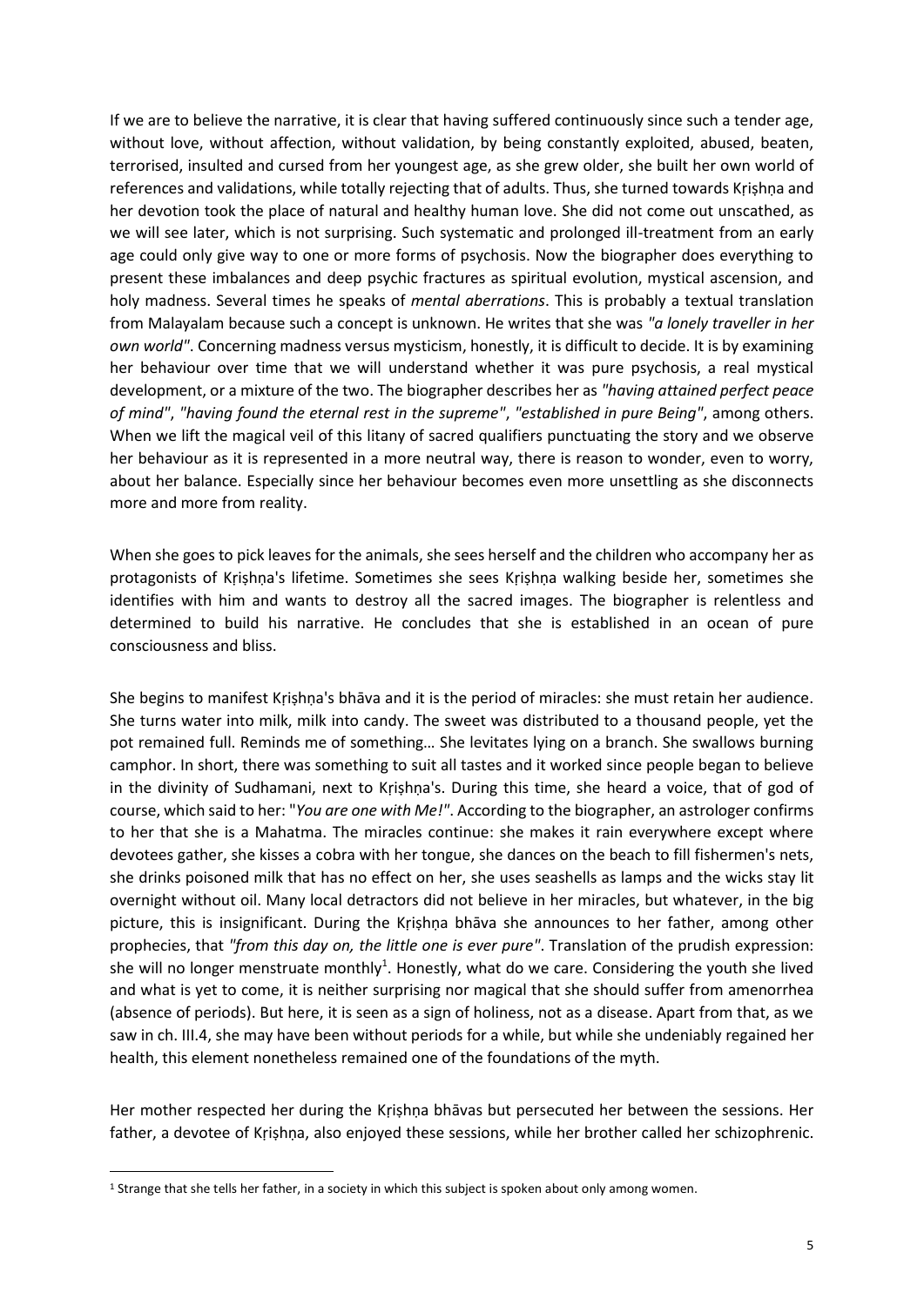Her mother forbade her to speak with devotees after the bhāvas under the threat of severe correction. One evening when Sudhamani heard a neighbour laughing in front of a friend saying that the bhāvas of this girl were just a form of hysteria and that, marrying her would be enough to calm her down, she ran home and implored Kṛiṣhṇa for help. This incident tends to invalidate the author's lyrical qualifiers about the teenage girl's superlative spiritual state. But inconsistencies have no hold on belief.

One realises this, three pages later: now that Sudhamani was firmly established in Kṛiṣhṇa consciousness and firmly identified with him, the devotional practice of evolving towards her god had become impossible. During a vision of light in which the goddess appeared, the teenager called out: *"Kṛiṣhṇa, the Mother has come! Bring me to her! I want to embrace her!"* She felt Kṛiṣhṇa raising her in another world, but the Mother could not be found. This is how the one who, let us remember, was "established in the ocean of bliss", "having reached a perfect state of peace of mind", "resting eternally in the Absolute" and "established in the pure state of Being" felt the intense need to worship the Divine Mother and get involved in spiritual practice leading to her merging with her (according to the text), to realise that divine in the form of the Mother of the universe. Thus, there she went again. Only minds believing beyond reason and deeply imbued with devotion will not see the nonsense of this story. Indeed, if one has realised and integrated the Absolute, the quintessence of the god "x", there is no other way to go, and no one left any more to wish to go through anything, the ego having immersed itself in the Supreme Being. The fact that she wishes to restart her agony of separation towards the god "y", another representation of the Same One, shows that she had not arrived at her destination in the first place like the biography wants us to believe. Moreover, this turn of events suggests that the agony, the heartbreak, the separation, the feeling of abandonment, the supplication, the valley of tears is rather what the adolescent identifies with. Indeed, what is described as her new path, will prove to be even more devastating than the previous one. She resumed her favourite pastime: crying, sobbing, and begging while calling out. She saw the Mother in everything yet at the same time constantly sought her everywhere. Affectionally and psychologically starved by the unspeakable behaviour of her biological mother, she regressed by imagining herself to be a baby crawling on all fours and crying in search of her divine Mother in Mother Nature (that's a lot of mothers). Feeling she was a two-yearold, she went to the neighbour who was breastfeeding her infant to suckle herself. This repeated itself to the point that, the nursing woman eventually had to withdraw when she was feeding her child. Sudhamani no longer slept and spent her nights, obsessed with the Mother of the universe, calling out to her and imploring. As she says herself: *"I never had a guru, nor was I ever initiated by anyone; my only mantra was "Mummy! Mummy!"* (Amma, in the actual text) Mind-boggling. Coupled with her vision of the guru, it leaves one speechless.

The psychotic behaviour she displayed in her quest for Kṛiṣhṇa was now manifested tenfold. We see her, falling into human excrement in the lagoon, biting the goddess and tearing her hair out, grabbing the pestle to give the goddess a beating, not realising she was inflicting all that on herself. We can clearly see here, that alongside the infantile regression, she reproduced the only behaviour she knew in a relationship, here in a self-punitive and self-aggressive form, that of her biological mother towards her, hysterical and violent. The biographer continues to want us to believe his implausible story and testifies that these were highly evolved forms of devotion beyond the comprehension of ordinary people. The family believes she is schizophrenic and continues to abuse her. Unable to bear it any longer, she decides for the second time to commit suicide in the ocean, but upon arriving at the shore, goes into a trance. The villagers, who recognised her *"spiritual splendour and all-embracing love"* (the biographer does not miss an opportunity to drive the point home), have pity on the one who has worked so hard for so long for the family who completely abandons her. Her penance is so intense that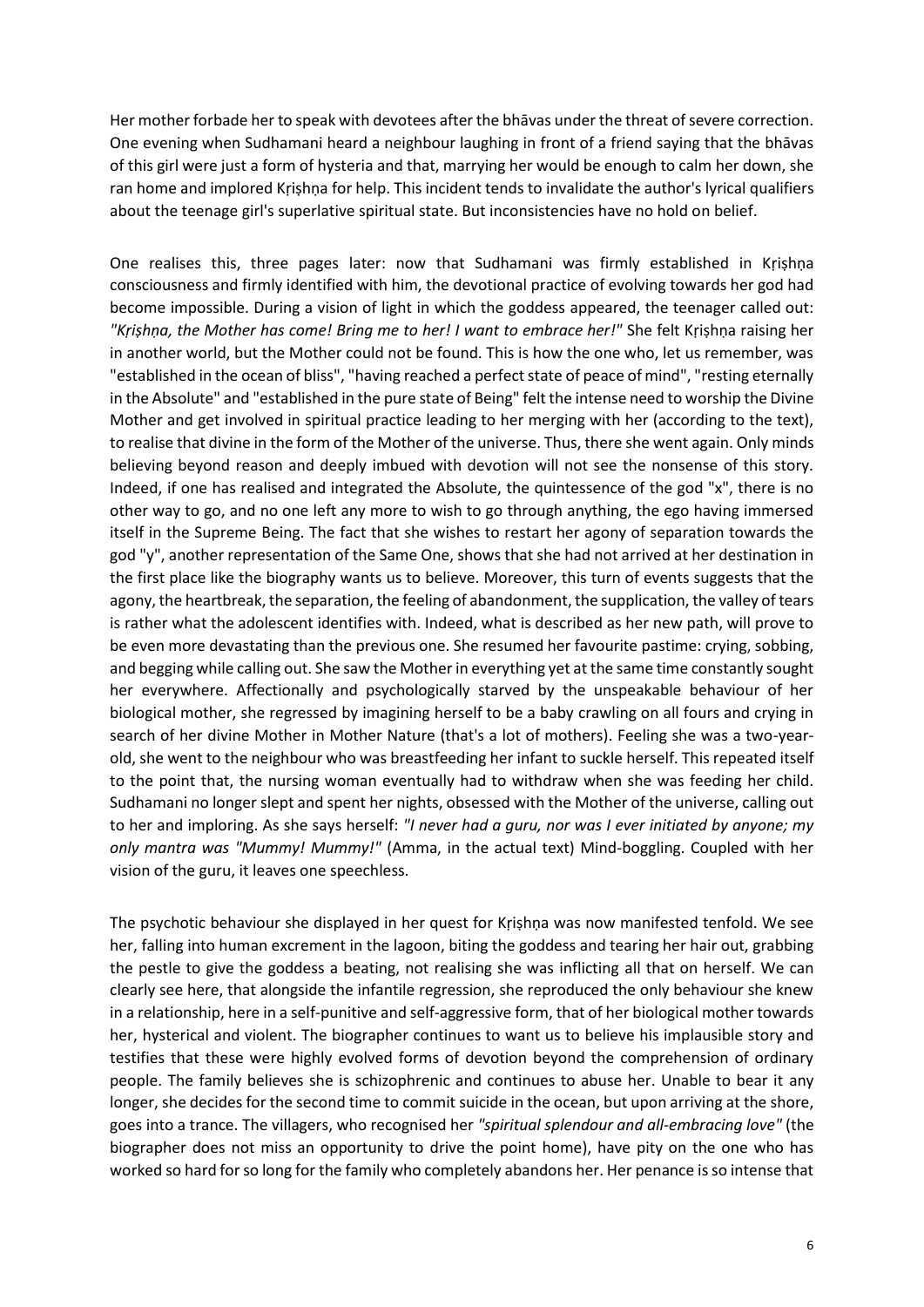her body becomes extremely hot and she has to cool down in the brackish lagoon. Unpredictably, she either rolls on the ground in fits of laughter, or she bursts into tears and screams. When she sings and calls, she loses control, wails, and rolls on the floor, rips her clothes, then gets up laughing hysterically and starts running in all directions. Sometimes the villagers find her in the mud and pick her up, wash her and dress her. One can sincerely doubt here that it is about any asceticism but let us not disturb the narrative.

Then we are served the Franciscan chapter devoted to animals, to their ability to speak, to understand her better than humans: there is the cow waiting for her to come out of her meditation to give her the udder, from which she will drink directly; then this other cow that walked six kilometres to find her and make her drink. Indeed, when humans give her hot milk, she vomits it, and that, the cows apparently, knew. Parrots sympathise and cry when she cries; the buzzards know that she needs to eat and drop fish next to her which she devours raw; the local cat revolves around her; the dog licks her face to get her out of her discomfort and cries with her; the goat dies on her lap etc. Let us note that what the narrator wants to pass off as magical, corresponds in part to the normal behaviour of animals: cats who like us, turn around us and rub themselves against us, dogs wake us up, empathise with us and imitate us. etc. However, Sudhamani brags: *"When one attains equal vision, even hostile animals become friendly in one's presence".* That is fine but she was not abandoned in the wild jungle. She was just a young girl surrounded by dogs, cats, and goats in the backyard of her native house under the coconut grove.

The narrator finds another opportunity to try to convince us of the *"level of realisation of the one who swam in the ocean of immortal love"*. Yet at the same time, he again describes her uncontrollable fits of sobs and laughter that only dissipated when she fainted. Not sleeping or eating normally, she sometimes swallows glass and even her own feces. In this state of agony, heartbreak, supplication, incessant flow of tears, suffocation, desire for suicide, she finally experienced the appearance of the goddess. In a song, which relates the experience, she says that the divine light of the Mother merged in her and then proclaims the supreme Truth which she obtained directly from Her lips: *"O Man, merge into your Self!"*. Wow! How commonplace can one get? Her song ends with the fond memory of the Mother's words: *"Oh my darling, come to Me, leaving all other works. You are always Mine."* Following this wonderful experience which should have fulfilled her, the narrator tells us that she developed a strong aversion towards the visible world and began to dig holes in the earth to hide in. As he wrote himself, those who already thought she was crazy, were now totally convinced. The narrative tries to make the devotees believe that someone who would have realised the consciousness of God (as Kṛiṣhṇa), who would have merged in the Absolute, who would have reached the state of eternal peace in her lifetime, would have developed again the desire to merge into the consciousness of God (as Devi), engaging in a deeply psychotic yearning, the light of the goddess finally immersing itself in her and bathing in the bliss of the realisation of God, continues to behave psychotically by wanting to hide underground. It does indeed take a lot of (blind) belief and (indiscriminate) devotion to adhere to this magical and incoherent narrative when common sense clearly displays a whole different reality. Despite her so-called realisation of the One in all things, she still finds duality unbearable. Finally, she has this inner call to serve humankind, not without wanting to save it from horrible earthly existence. Even if she suffered atrociously, it must not necessarily be the experience of everyone. Thus, rejecting the world as a whole as the only way to turn to god beyond the world is simply how "she" saw things.

At the end of 1975, she manifested her first Devi bhāva, six months after that of Kṛiṣhṇa. The narrator describes bhāva as "mood", but also as a manifestation of her intimate identification with Kṛiṣhṇa or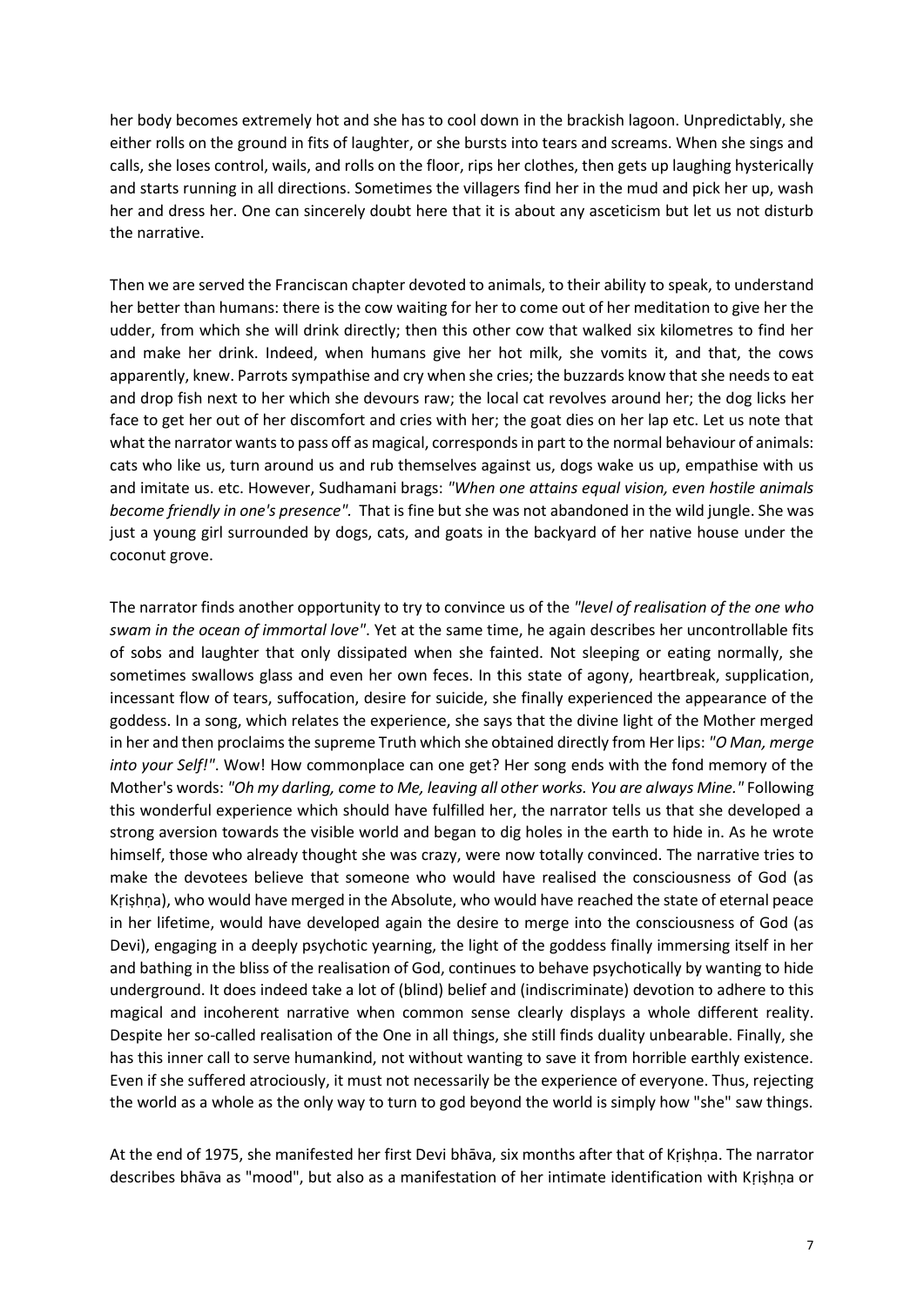Devi, when for the villagers it was just momentary possession. The way in which the transition occurs is peculiar. When devotees were harassed by villagers during the Kṛiṣhṇa bhāva, she stood up with a resounding burst of laughter and, leaving the temple, turned into a Devi, feeling like, in her own words, *"destroying the unrighteous people"*. In the wake of this statement, this is what the narrator calls the incarnation of universal love: *"From now on we will call her the Holy Mother"*. Again, obviously, neither he (nor she) sees this form of inconsistency: destroy, love... Even her "mission order from above" does not hold up: she hears a voice from within telling her among other things, *"Worship Me in the hearts of all beings and relieve them of the sufferings of worldly existence!"* Everyone who has read a few pages of philosophy or spirituality has already heard that 1. worldly existence will always be a source of tribulation and 2. it is not worldly existence that is the source of suffering but attachment, identification. These basic principles do not seem at all clear to Sudhamani nor to her biographer, supposedly trained in philosophy. Moreover, on page 81, in the chapter called "The Real Flute", our postgraduate in philosophy writes: *"Thus Sudhamani became established in the Ocean of Pure Existence and Bliss and attained perfect peace of mind".* What is pure existence? The etymology of the word existence restricts it to be the opposite of Being. Indeed, on the one hand, *exsistere* means what emerges, what appears, what is visible in the light, what occurs or what is produced. On the other, *exstare*, means what is outside or out of something. In both cases, existence represents what is objectified by consciousness while the second one points to an exit from Being. Existence is therefore "not" Being and certainly "not" synonymous with Being. When it comes to "sat-chit-ānanda", imperfectly translated into "existence-consciousness-bliss", we should rather speak of Being and Consciousness as two sides of the same coin: "I am, and by this very fact, I am aware of being. *I* needs nothing other than itself to be aware that it is". Existence has nothing to do with this fundamental concept. Besides, the term existence is also used in opposition to life. It is associated with the burden of existence for example in opposition to the beauty or the learning of life. How ever one looks at this term, it remains associated with the world and not with Being. This is not the only inconsistency of such kind, but the only one that I will elaborate upon.

We finally come to the beginning of her spiritual mission in the world when she says that, since her experience of the Divine Mother, she could *"see nothing as different from my own formless Self, wherein the entire universe exists as a tiny bubble".* Strangely, even established in the realisation of God, in the Absolute, or whatever else, she continues the spiritual quest – one wonders "who" practices, for "what", who has remained as ego, as an individual, to express this need? – to demonstrate that all forms of God and Goddesses are ever so many facets of the same non-dual reality. She had supposedly already realised the Absolute in Kṛiṣhṇa. Once there, there was in principle nowhere to go and no one to go anywhere. But she had the desire to realise the Devi, and now, to achieve everything else. Imagine someone who is in Bombay and who needs to go to Delhi for an administrative formality. Arrived in Delhi, he said to himself, "Hey, let me go to Delhi from Madras." He goes to Madras and from there takes the train to Delhi. Arrived in Delhi, he says to himself, "Okay, now let me go to Delhi from Calcutta." And so on as many times as you want. If he takes care of his administrative business and paperwork on the first visit, what else should he do? Go home obviously and get on with his life. In my opinion, in our specific case, having lost her documents on the way and forgotten her procedures, she spends her time testing whether one can reach Delhi from cities other than Bombay. Could it be to show that all roads lead to Delhi?

Sudhamani and her biographer attempt by all means possible, despite the chaos and inconsistency of her experiences, to hammer home a supreme realisation which visibly does not correspond to reality. It is undeniable that Sudhamani had spiritual "experiences", but in all modesty, whatever she says and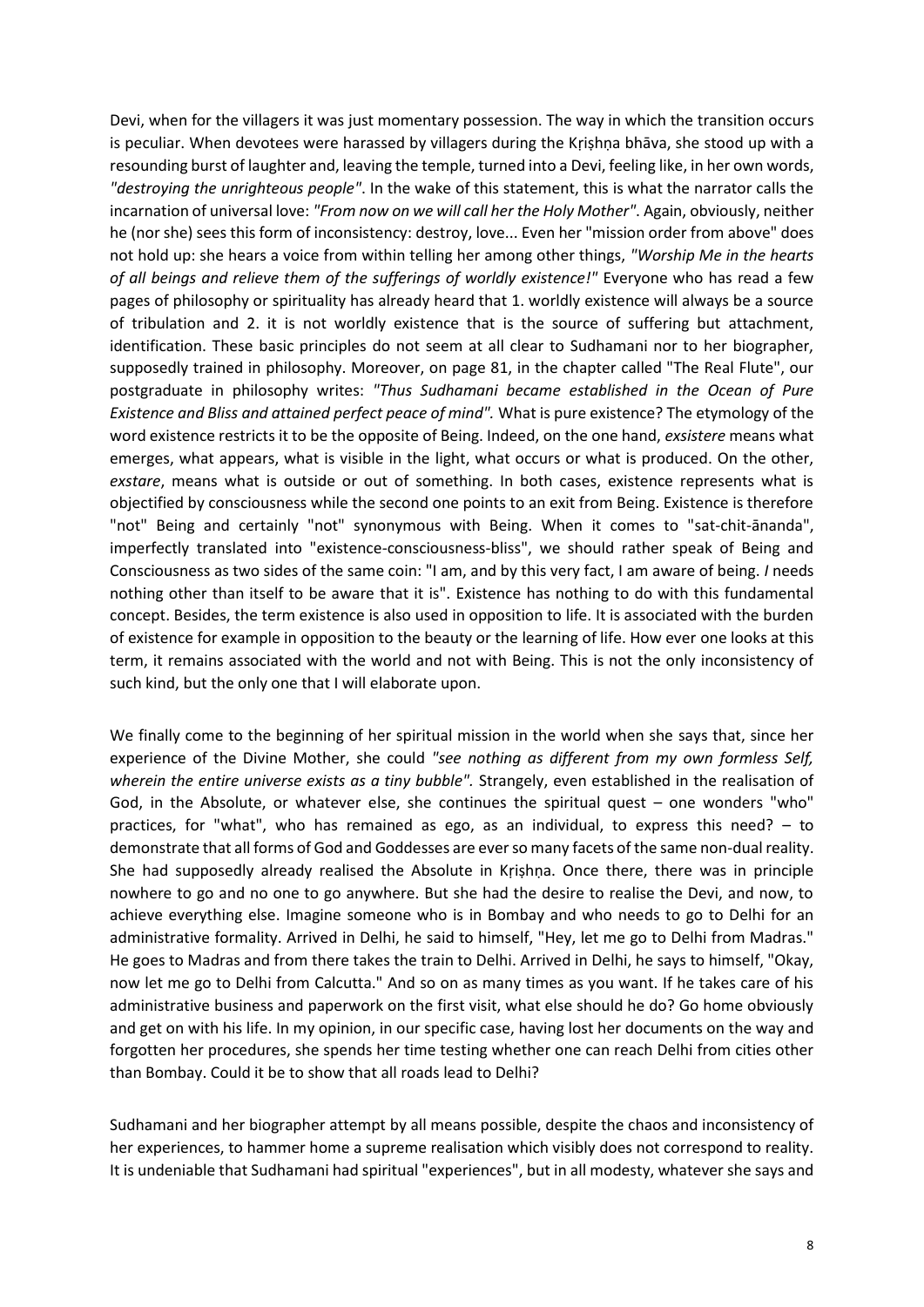whatever her biographer claims, she never seems to have come to the end of her journey, which we will understand following his account. While India is a cradle of practical philosophies of unequalled richness making it possible to determine precisely at what stage of spiritual evolution, we find ourselves and at what stage is the one we would like to follow as a master, one cannot simply claim any old thing. Frankly, one has the impression of a constructed narrative. Unfortunately, this is the case with many Indian or indianising gurus: one or a few striking experiences of an aspirant no doubt sincere and intensely devoted to the practice, then a narrative built around it. By this time, her brother has frankly had enough of her mystical-delusional antics. He lures her into a neighbour's house where she finds herself surrounded by boys who threaten her with a knife and want to kill her. In the purest popular theatrical style, the one who brandishes the knife, when he is about to strike her in the chest, collapses in pain before touching her. Her mother comes to look for her and, on the way back, for the third time, Sudhamani, our Realised Soul in whom the ego is no longer even a memory, wants to commit suicide in the sea. It makes perfect sense… Her mother becomes hysterical and manages to dissuade her. A while later, the cousin who threatened her has been admitted to hospital and Sudhamani visits him. She explains to him that she has no feelings of revenge but that the subtle beings around her are angry and they will take revenge for her. He mysteriously dies while vomiting blood. We will see in her history that this kind of phenomenon is repeatedly reported – what better way to instill fear and submission in one's followers! It is never she who takes revenge and punishes. She remains white as snow: it is always third parties who do the dirty work for her. Unlike the subtle beings in the biography, nowadays it is human third parties who take care of that.

Deeply disturbed by the phenomenon of bhāvas and the crowd of devotees in the courtyard of his house three times a week, her father comes to her during the bhāva of Devi and asks the goddess to return his daughter to him. In response, she collapses before him lifeless on the spot. As it is, she is dead, and the narrator says her body stiffened within moments. Another opportunity for a little magic speech because in the real and boring world, *rigor mortis* does not begin to intervene until three hours after death and reaches its maximum about nine hours later. But since these are probably tales and legends, then reality does not matter. The pater familias apologises, cries, prays, faints from distress and his daughter comes back to life… as Kṛiṣhṇa: *"Without Shakti there can be no Kṛiṣhṇa!"*, she said. Honestly, I do not understand the interest of this gibberish or the particular meaning of this pseudowisdom but never mind.

In chapter 9, one learns that *"the spiritual aspirant's greatest weapon is the sword of truth"*. We take note of this here because we will need it later. The narrator continues in his logic and associates Sudhamani with Kṛiṣhṇa, Rāma, Jesus and Buddha. Why not? It costs nothing to try. We are in 1978. Her fierce opponent of a brother is more and more depressed and suicidal: he has gout. The narrative makes her tell her mother that her brother will not be around for much longer. One day, he harasses and violently insults a devout Muslim woman, who comes for darshan. The latter, deeply shocked, comes to the Devi during darshan, crying. Sudhamani's blood boils, the Devi rises from her seat and curses: *"Whoever caused this grief will die in seven days!"* As it is, you will be hard pressed to find Mahatmas in India who curse and kill with their curse – and, directly or indirectly, this kind of unfortunate event will be repeated. The biographer says later: *"she is unparalleled in the spiritual history of India"*. Our Mother of infinite compassion and embodied love, specifies that she does not punish anyone, but that when her devotees suffer, even God does not forgive their abusers, each one having to enjoy the fruit of their actions. Whatever she says, it was she who cursed him. The brother was warned of the prediction (the narrator should have said, of the "curse") and he ended up committing suicide by hanging. Another unofficial theory circulates on the death of her brother, which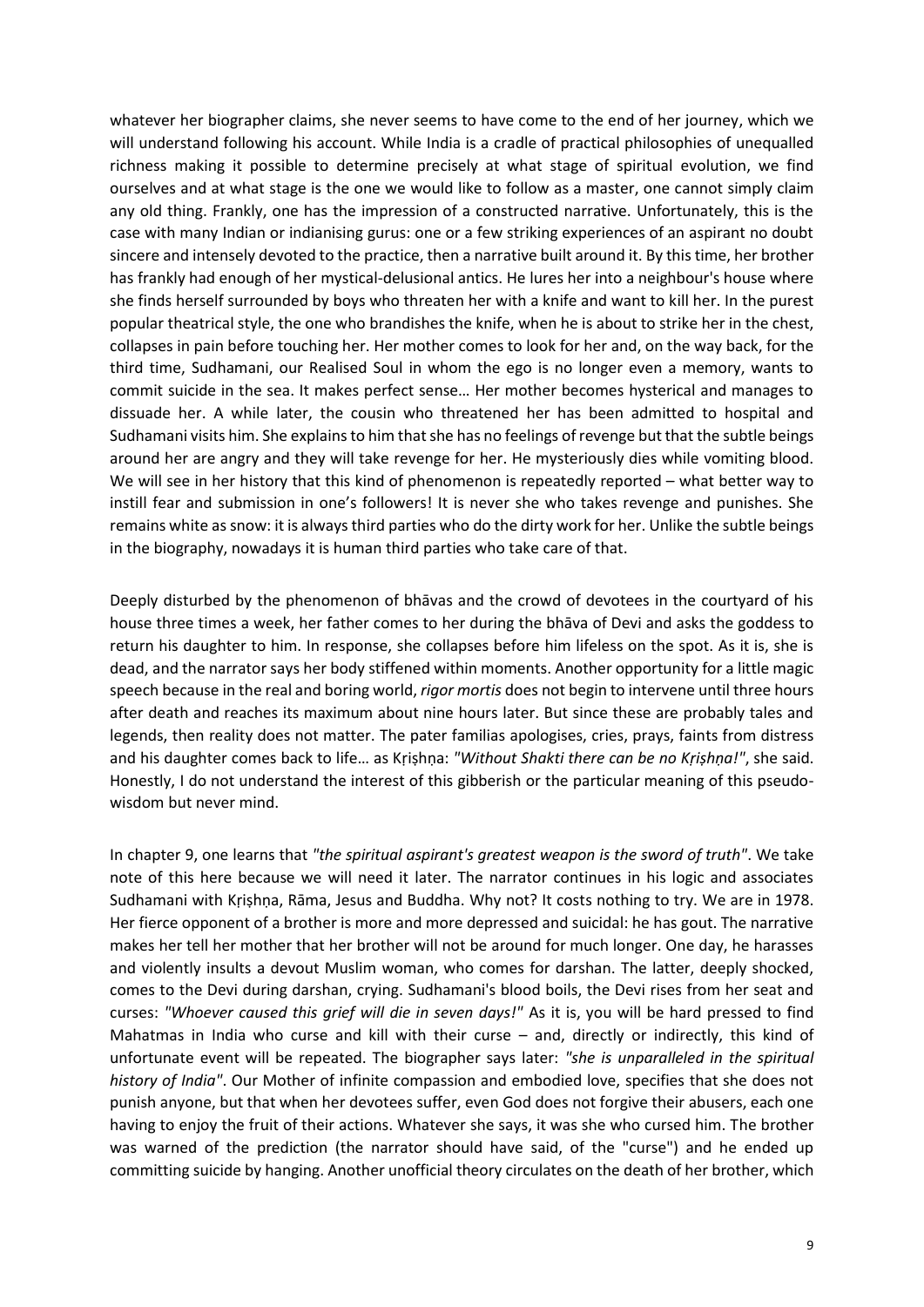I will discuss at the end of the chapter. She predicts in an unverifiable way that he will reincarnate in a few years as a boy in the neighbourhood, which will reassure the parents. Then obviously comes the magical narrative that, from birth, the child repeated the sacred syllable OM and practiced meditation.

Throughout her public history, Sudhamani was constantly harassed by neighbours, known as rationalists and disbelievers, who never ceased to want to reveal the deception. We learn that she danced on thorns spread by them and on broken glass, without consequences. Obviously, we were not done with miracles. It is also interesting to note that rationalists are described as ignorant, rude, unrighteous, disbelievers and evil. Equally remarkable is the sharp discrimination against nonbelievers. As if it was criminal or evil not to believe in her. Finally, the narrator notices that the rationalists are trying to put a damper on her by trying to influence the police and politicians. It should be noted that Sudhamani and the organisation, were later able to draw inspiration to their advantage from this very instructive and useful example and to magnify it in unequalled proportions.

Then, the narrative establishes her in a state of perfect peace of mind. Her life should demonstrate that god-realisation can take place even under the most difficult circumstances. In one of these quotes, she says of herself *"Always understand that Mother is Omnipresent. Have the faith that Mother's Self and your Self are one. Children, the mother who gave birth to you may look after matters relating to this life; nowadays this is very rare. But Mother's aim is to lead you in such a way that you can enjoy bliss in all your future lives".* The problem with this delusional omnipotence is not only to make people believe that you are something or someone that you are not, and to risk making them waste their life, their energy, their money, their family, their career, among others, but also the fact that it is based on ignorance. Indeed, the soul which would have reached bliss is a liberated soul whose identification with the ego is broken forever, and which will therefore not be reincarnated, because there is no more karma to experience since no one else is there to identify with it. So inevitably, bliss will only be experienced once, in the life in which it was achieved. Apart from that, I am not sure that mothers will appreciate the sweeping negative judgement.

In chapter 10 entitled "The mother of immortal bliss", page 177, he lets Chandru, one of her first disciples appear, while hiding his name and describing him as a simple "university student". It is a shame because this character was important: it is he who, coming to Tiruvannamalai, discovered her first Western disciples, the American Nealu, the Australian Gayatri and the French Madhu and Ganga (myself). Chandru is not only the one who came to look for us, but also the one who taught us the recitation and the interpretation of the sacred texts. He was also the one who passed on to me the initiation into brahmacharyam (yellow robes) in the name of A. He played a large and crucial role in the origins of the organisation only to be almost removed from the biography. That is how this institution works.

The biographer claims that the four of us offered her our fortune, in all devotion, but that A. generously refused it considering that our spiritual evolution was her only wealth. In fact, what he does not specify is that of the four, three were penniless and lived almost on alms. Seen from the coconut grove, it is probably the persistent myth of white skin and wealth.

Apart from the first time when Chandru met us, I find myself mentioned in this biography only once, in an unflattering anecdote, in chapter 10, page 183. The story is not even reported truthfully. I had not come to A. as a virgin on the path of devotion. I had already made my first experiences for a few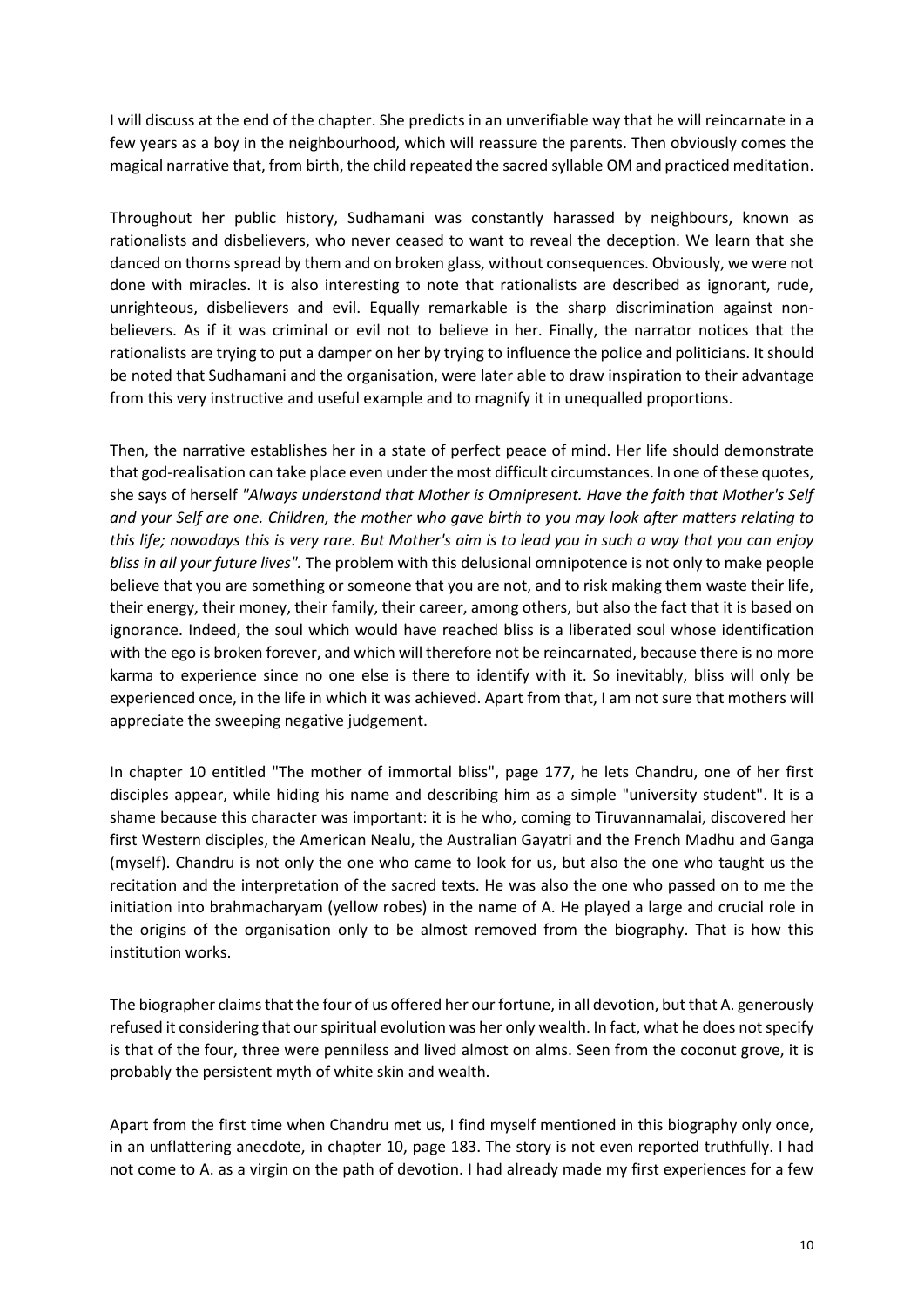years in Tiruvannamalai where I was inspired by the devotion of sage Ramana Maharshi. I had translated his "Marital garland of letters" into English, from the original in Tamil, in the same meter, so that it could be sung indifferently in Tamil or English, which I did regularly during the fourteen kilometres circumambulation around the mountain, barefoot, accompanied by other bhaktas. I studied the life of mystics like the Paramahamsa Rāmakṛiṣhṇa, the saint of Bengal and the holy bhaktas of Tamilnadu among others. I remember having accompanied inspired and inspiring worshipers of Muruga who had stopped for a few days during their pilgrimage. I was together with Madhu and their example had touched us deeply. That said, in the context of this biography, reworked many times according to political needs, being an artificial construction and a narrative riddled with inaccuracies and unbearable bigotry, the fact that I am not correctly represented is irrelevant. Let us say that this absolves me of any complacency and leniency in my present critical assessment.

Neither Gayatri nor I find favour in this biography, quite a feat and frankly totally ridiculous. Gayatri has re-established her side of the story, and for my part, that is what I am doing in part in this book. When we rewrite history, we emasculate its educational virtues and turn it into a propaganda tool. In fact, in short, if I have all but disappeared from the historical landscape, it is because I have decided not to become a clerical lie, as many among the elders I left behind have become. It is because I decided to live in a humble, fair, and honest way, in relation to who I was, without complacency, without lying to myself and without lying to others. What did I do that displeased the organisation? Nothing. Being honest and simply leaving is enough an offence for them. I was therefore accused under false pretences in order to silence me in advance. I was cut off from my network and effectively ostracised. In this organisation, if you are not a liar, rapist, or impostor, you are wiped out of history.

In chapter 10, page 188, A. advises her aspirant disciples not to take part in wedding or burial ceremonies. Because she says, *"the vibrations of the preoccupations of the world will penetrate the*  spirit of the aspirant in spite of himself, he will be agitated and will desire unreal things (ephemeral, futile)*"*. She is not wrong. At the same time, it would take too long to go into the details of this deplorable misunderstanding because her philosophy of life is based on the rejection of the world, on the rejection of earthly experiences, on the beauty and the sacredness of terrestrial life as inconceivable, on earthly life as another effective means of evolving spiritually, in contrast to renunciation, as unimaginable. Considering this woman's dire experiences in her youth, she thinks the world is just as she experienced it.

Further in chapter 10, page 192, the narrator writes about a Vedanta school (Vedanta Vidyalaya) which would have been founded in 1982 to teach philosophy and Sanskrit. Honestly, in 1982 I was there permanently. We were among ourselves in relatively small committee, and I have never heard of such a school. Two teachers had come, one of philosophy and the other of Sanskrit, who was also a private yoga teacher to one of us. But they were all pretty boring. They were then replaced brilliantly and to our great pleasure by our brother Chandru who returned from the Chinmaya Mission. For his classes, we initially sat on the veranda of the original mini temple. Then we used a new hall which was also used for a lot of other things. We attended the classes and left to go about our business. I have not seen any "Vedanta Vidyalaya". But maybe this is the narrator's way of exploiting every detail and bloating them into a glorious and more gratifying tale.

The narrator talks about the change in the ashram and the constantly increasing number of visitors. He mentions A.'s parents and dares to say that they had become a deserving and exemplary family, which played its role of father and mother to all the seekers who resided in the ashram, considering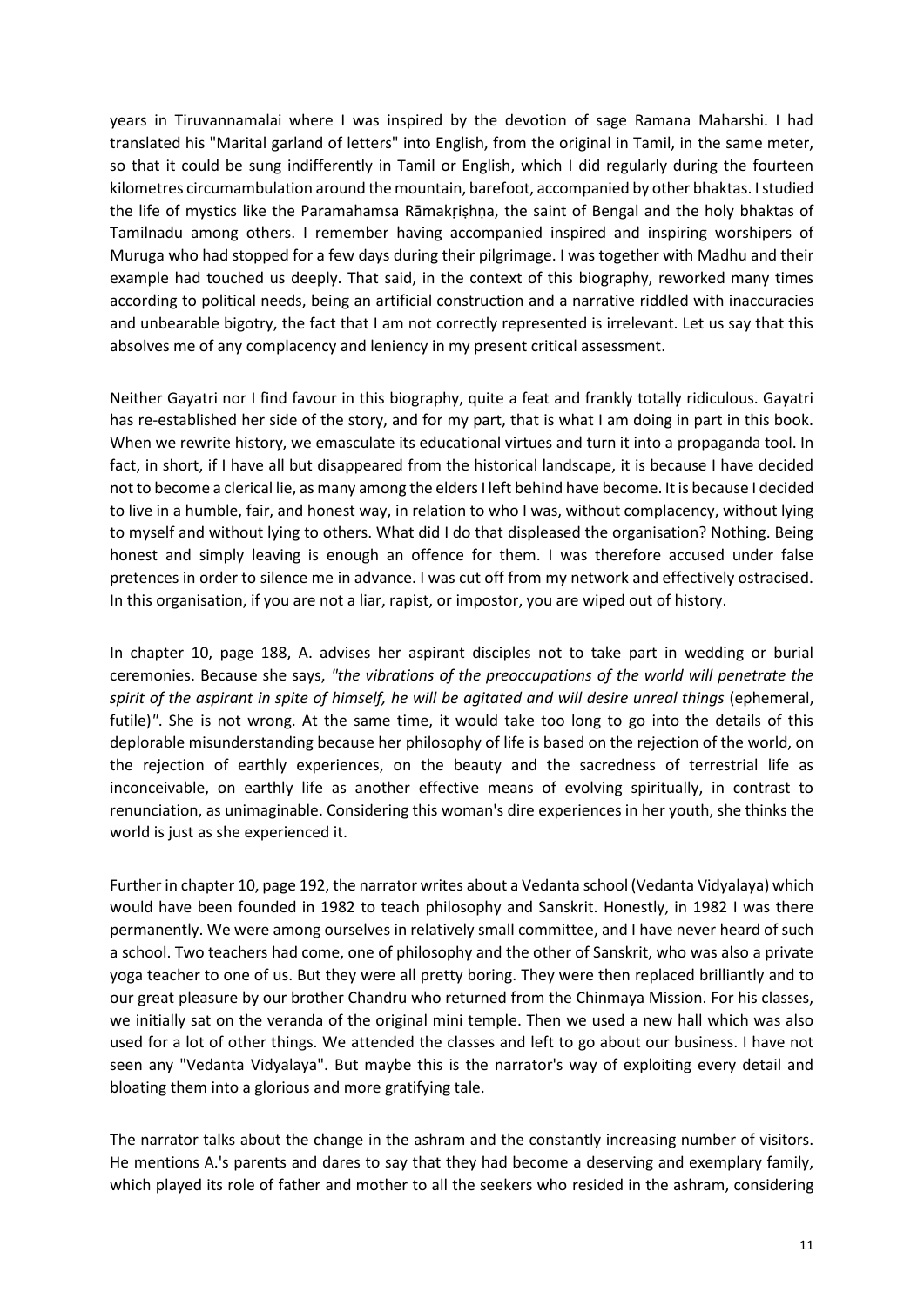them as their own children. I find it shocking because he seeks to absolve them from their criminal behaviour towards their daughter which made her who she is, which we are seeking to understand here. It is revolting also because, it is one of the last elements of this constructed narrative in which he inexorably strives to make people appear in the eyes of the world for what they are not.

Another pious lie concerns the first visits to the West. He writes that in response to repeated requests from her children abroad, the Blessed Mother made her first world tour in 1987. The impact was wonderful, he says, and on a large scale. Sorry, but the reality is that there were NO "children" abroad. It was A. who encouraged us to go into exile – in my case, already in 1984 – to return to our countries of origin in order to make her known, to find and retain future devotees and encourage them to pay for her journey, her stay and the expenses of her group. To launch her first world tour, her approach was so proselytising in character that it made me uncomfortable. I preferred to adopt a low profile and let them get excited among themselves with this project. Precisely it was Chandru, the great absentee from the biography (cited forty-four times in Gail's book), who left with Nealu and an American devotee, Kusuma, to go fishing for devotees. As for the large-scale impact, for most programs there were around forty participants. As a result, the living-dining rooms of the apartments in which we were accommodated were sufficient for the programmes. One simply needed to pushing the furniture around. There you go, much less glamorous, but true.

Later in the story, A. explains how a realised being (she includes herself of course) sees the world and the beings around them and she ends thus: *"Likewise, my children, only after you yourselves become morally and spiritually perfect and behold Divinity in all, can you teach others to become so"*. Let us note again this particularly relevant quote in the context of this testimony. For those who might not have understood, I would point out here that A. would do well to apply this teaching to herself in the very first place and might venture to pass it on only after verified results.

In chapter 11 on the meaning of divine bhāvas, the narrator, let us put it bluntly, tries to make us accept Sudhamani as an avatar. He describes three categories of avatars, *pūrṇa*, *amsa* and *āveśha*, ie. full, partial, and circumstantial and gives examples from Hindu mythology. We hear about *Viṣhṇu*, *Narasimha*, *Rāma*, *Parasurāma*, *Kṛiṣhṇa*, *Hanuman*, among others. Classically, avatars are gods in other forms, such as *Kṛiṣhṇa* or *Rāma* as avatars of *Viṣhṇu*. The contemporary gurus' race for *avatarhood* is ludicrous. In the final analysis, as Ramaṇa Maharshi said, on the one hand, we would all be avatars and on the other hand, according to the path of knowledge, there are no avatars but just The Reality. The concept of avatars is puranic, not Vedic. But in the Purāṇas, anything is possible. In his narrative, he associates subtly this concept with Sudhamani. His five-page peroration finds no conclusion: we will not know in which category he classifies his divine mother. But the impression which remains is that she is an avatar of god, which is probably the intended effect. Moreover, his *avatar*, when explaining the bhāvas expressed herself as follows: *"Mother is not manifesting even an infinitesimal part of her spiritual power during the Bhavas. If it were to be manifested as it is, no one could come near!"* Her son, the narrator, goes on to say that the bhāvas are *"beyond the reach of human intellect"* and that they express *"the Holy Mother's infinite spiritual power"*. He explains that this is the way for the Blessed Mother to serve *"humanity, plunged as it is in the deep quagmire of worldliness"*. The *quagmire of worldliness*… I hope you appreciate the profoundly judgemental philosophy – not to speak of hypocritical, when having nooky in secret is part of your routine. In the end, the main thing is who we, the seekers, are not the number of medals and stripes pinned to the guru's shoulders.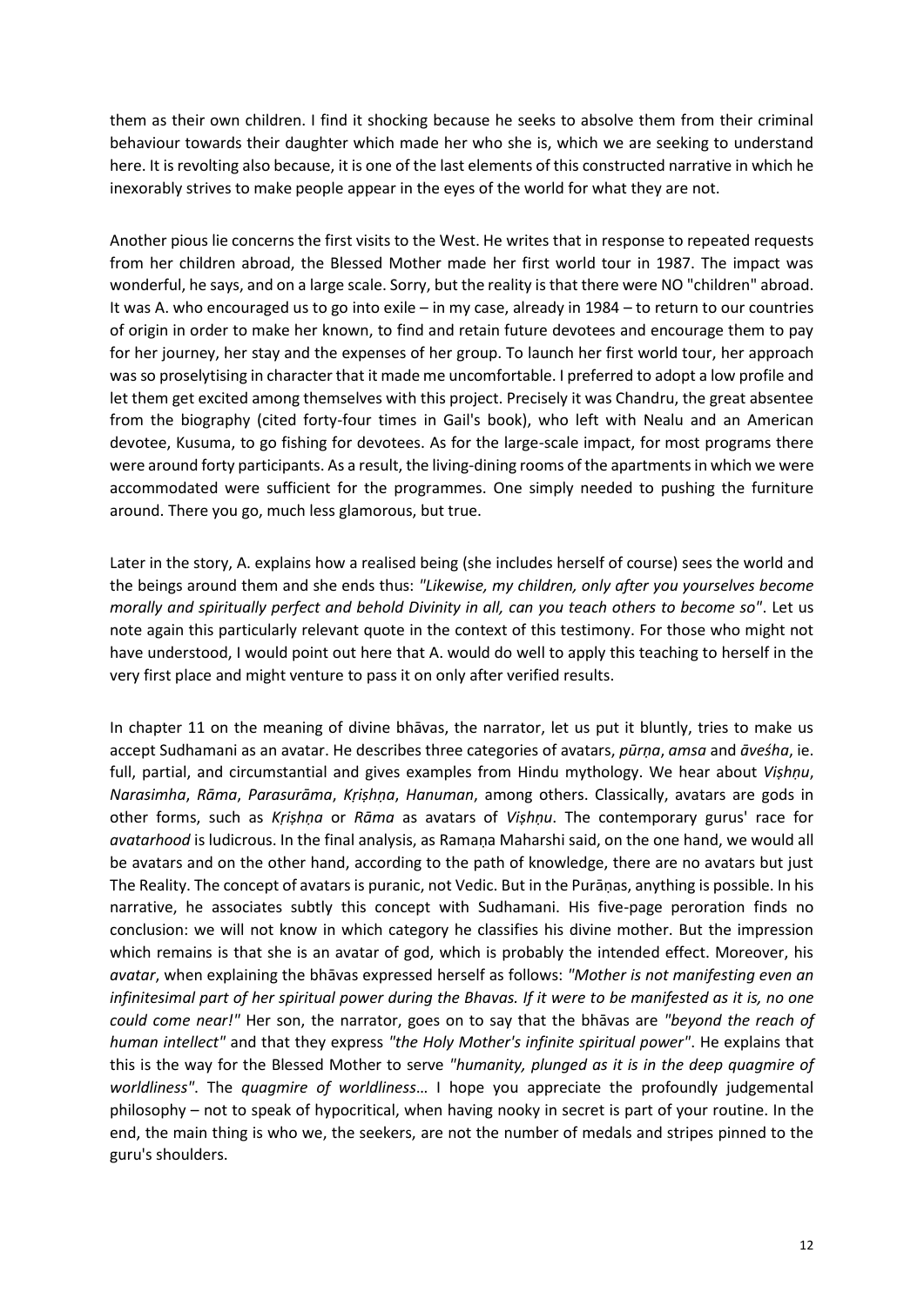Further in the explanation of the meaning of the bhāvas, we read that they are the expression of her uninterrupted union with the Supreme and that this great soul possesses an inexplicable spiritual power. She is everything people can imagine she is. The biographer promotes the glory of his holy Mother and her psychic powers. Putting himself in the shoes of a devout believer, he enumerates: *"She is an extraordinary woman who can cure terrible and incurable diseases by a mere touch or look; She can also solve your worldly problems and can easily fulfil all your desires. (…) She can bestow on you many psychic powers. She is a master in telepathy and clairvoyance. It is nothing for her to transform water into panchamritam (a sweet) and milk. All the eight mystic powers are under her sway (…). The Mother is the Ultimate Goal to be realised by an aspirant. She is the source and support of true seekers and helps them to cross the ever-changing Ocean of Transmigration. Her very nature is love and compassion; she is a veritable witness to the truths expressed in the Vedas and all other religious texts of the world. If you take refuge at her feet, definitely the Goal is at hand. She is a Perfect Master and a Great Mother as well. From the standpoint of a person who is following the Path of Devotion (Bhakti Yoga), the Holy Mother is a true devotee par excellence. (…) When one who pursues the Path of Knowledge (Gnana Yoga) observes the Mother, he can perceive a perfect Knower of the Self in her words and deeds. For a person who is sincerely following the Path of Action (Karma Yoga), the Holy Mother is unsurpassed among Karma Yogins. These are all partial views born of each one's limited experience and understanding. But through close association and observation devoid of prejudice and presumption, one could clearly comprehend that the Holy Mother is an integration of all these. (…) She bathes them* [her disciples] *in her selfless love forgiving all the errors which they may commit."*

Then she is made to take up the narrative and says that a satguru (a perfect master) *"simply loves him*  [her disciple] [and] *will bind him with his unconditional love. (…) Mother expects nothing except your spiritual progress."* You will notice the association she makes herself: Mother (Amma) / satguru. The biographer also specifies that *"she instructs and at the same time sets an example by her actions"*. Another very important statement in the context of this testimony.

During a dialogue she speaks of *"worldly persons"*, an untranslatable expression designating people who live in the world, who have families, who have to work, in other words, everything except renouncing monks. What she says is discriminatory and condescending, but she probably also says it with conviction and love: "*Children, as far as a worldly person is concerned, it is enough for him to look after his wife and children, but a real sannyasin on the other hand, has to shoulder the burden of the whole world. Therefore, you must grow stronger."* 

The biographer closes his narrative by saying that, *"In the spiritual history of India, she stands unparalleled in her limitless manifestation of Grace and Compassion for erring humanity. May her divine life serve as a guiding star for all those who aspire to realize Supreme Peace and the Bliss of Self-Realisation."*

What is troubling in this biography is the interest and the almost desperate need that the author seems to express to place his master, his Mother, against all odds, sometimes against all logic, on his hagiographic pedestal. Obsessed by the hammering of her alleged status, he seems to miss the problems of coherence in the logic of his approach. What could be his interest? The co-dependency that emerges from this interaction is interesting because the biographer is also the one who writes down her so-called "teachings". Even though the work of A. is undeniable, the role of her second in charge remains remarkable: to put it simply, one has the impression that it is Balu who, in a way, contributed to make his Mother what she is. In return, she compensates him well. In the section